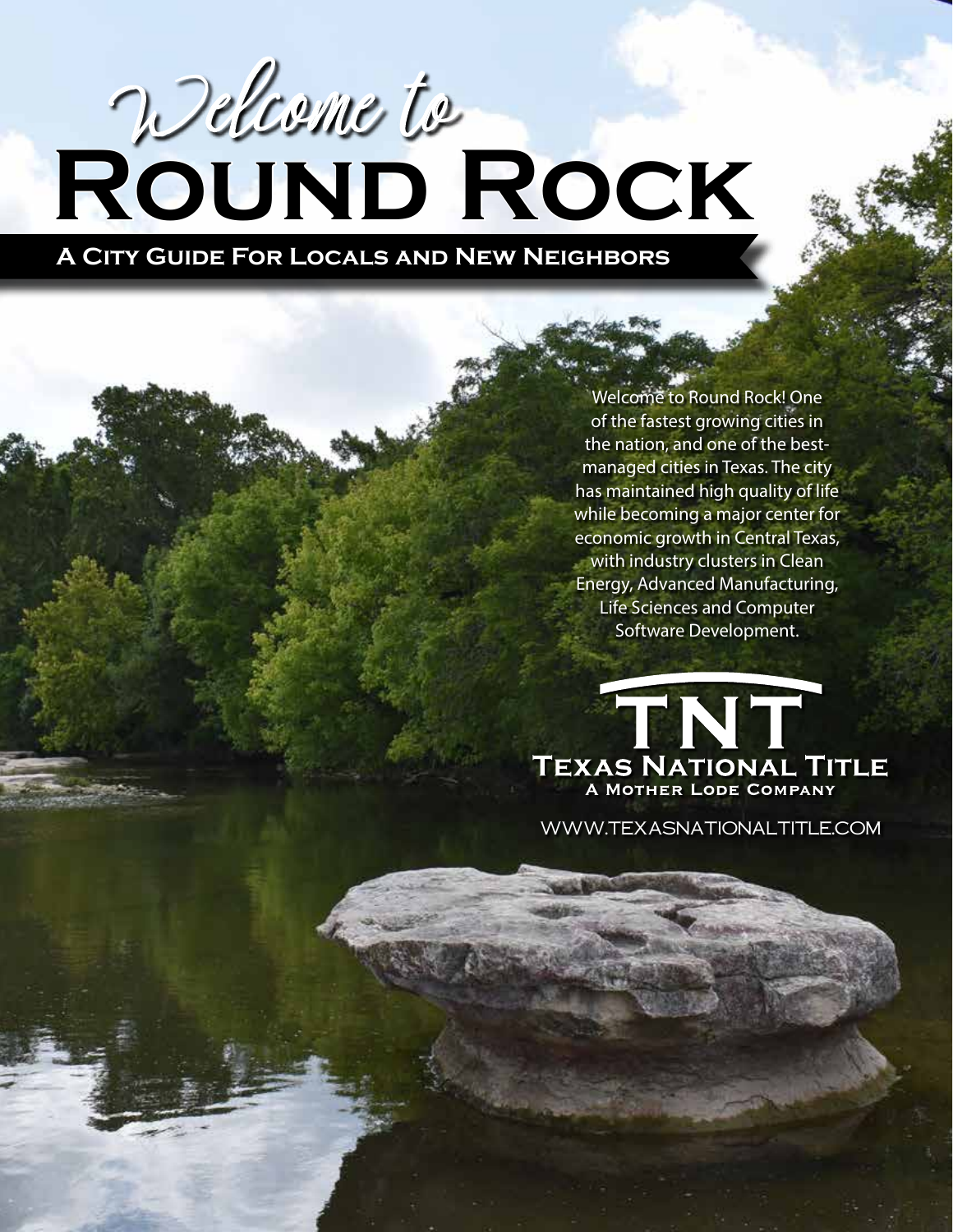# **Round Rock, Texas**



# **General City Information**

**City of Round Rock** [www.roundrocktexas.gov](https://www.roundrocktexas.gov/)

CUND **IOCH** 

**Mayor: Craig Morgan** (512) 218-5400 | [www.roundrocktexas.gov/about/city-council/](https://www.roundrocktexas.gov/about/city-council/)

**Williamson County Government Center** (512) 943-1100 | [http://www.wilco.org](http://www.wilco.org/)

**Round Rock Chamber of Commerce** 212 E Main St, Round Rock (512) 255-5805 | <https://roundrockchamber.org/>

**Round Rock Public Library** 216 E Main Street, Round Rock (512) 218-7001 | [www.roundrocktexas.gov/departments/library/](https://www.roundrocktexas.gov/departments/library/)

**Post Office** [www.usps.com](http://www.usps.com) 2250 Double Creek Dr, Round Rock | (800) 275-8777 797 Sam Bass Rd, Round Rock | (800) 275-8777

**Emergencies:** 911 **Fire Department:** (512) 218-5590 | [www.roundrocktexas.gov/departments/fire/](https://www.roundrocktexas.gov/departments/fire/)

**Round Rock Police Department:**  (512) 218-5500 | [hwww.roundrocktexas.gov/d](https://www.roundrocktexas.gov/departments/police/)epartments/police/





**Electric Power to Choose** [www.powertochoose.org](http://www.powertochoose.org/)

**Gas Atmos Energy** (888) 286-6700 | [www.atmosenergy.com](http://www.atmosenergy.com)

## **Cable/Internet/Phone**

**AT&T / Dish Network**  All Services: 800-288-2020 | <www.att.com>

**Spectrum** (855) 243-8892 | [www.spectrum.com](https://www.spectrum.com/?cmp=TWC)

**Verizon** (800) 480-4400 | [www.verizon.com](http://www.verizon.com)

**Water/Wastewater Round Rock Water** (512) 218-5460 | www.roundrocktexas.gov



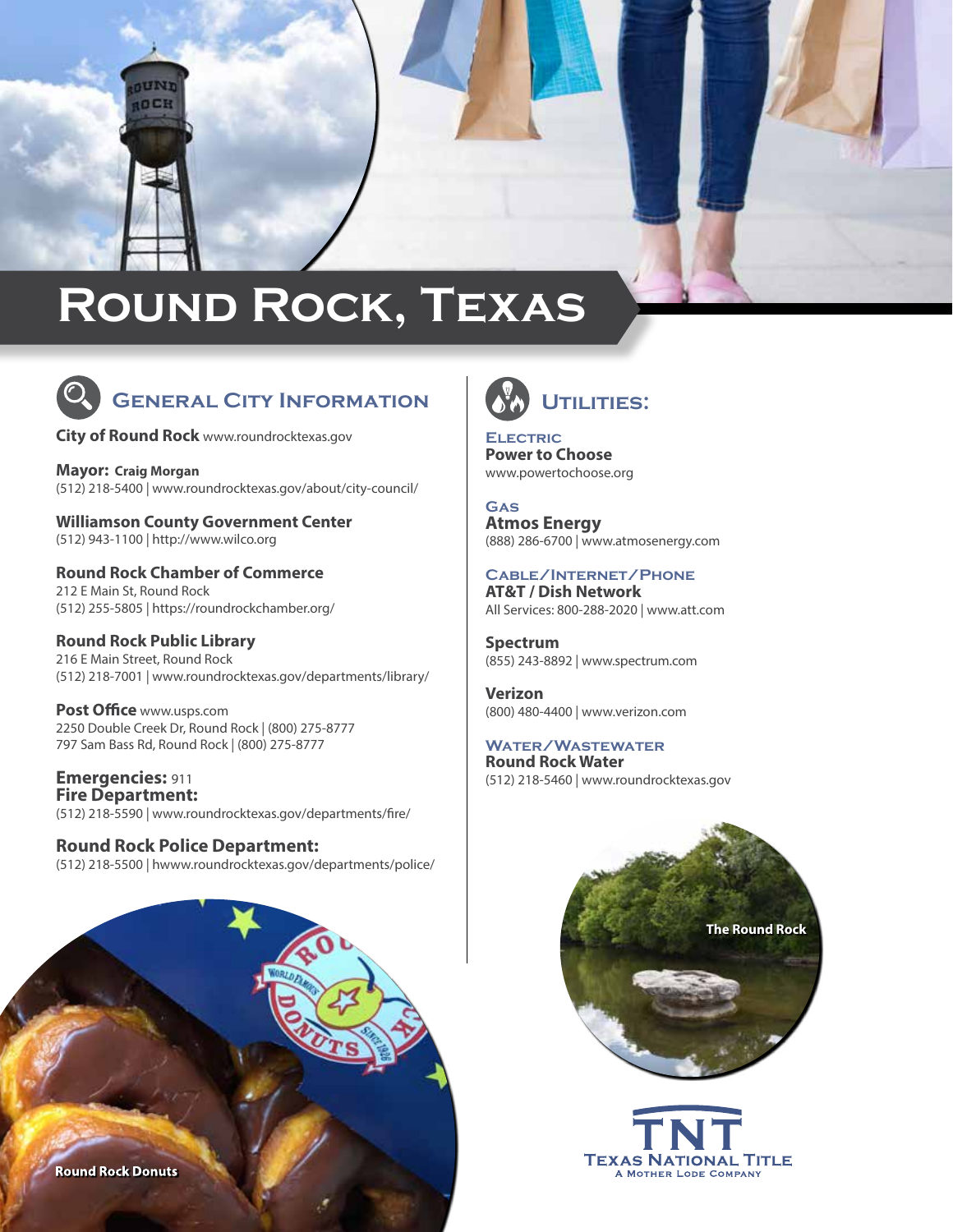

**Anderson Mill Elementary School** 10610 Salt Mill Hollow, Austin

**Blackland Prairie Elementary School**  2105 Via Sonoma Trail, Round Rock

**Bluebonnet Elementary School** 1010 Chisholm Valley Dr, Round Rock

**Brushy Creek Elementary School**  1010 Chisholm Valley Dr, Round Rock

**Cactus Ranch Elementary School** 2901 Goldenoak Cir, Round Rock

**Caldwell Heights Elementary School**  4010 Eagles Nest St, Round Rock

**Canyon Creek Elementary School** 10210 Ember Glen Dr, Austin

**Chandler Oaks Elementary** 3800 Stone Oak Dr, Round Rock

**Claude Berkman Elementary School** 400 W Anderson Ave, Round Rock

**Deep Wood Elementary School**  705 St Williams Ave, Round Rock

**Double File Trail Elementary School** 2400 Chandler Creek Blvd, Round Rock

**Elsa England Elementary School** 8801 Pearson Ranch Rd, Austin

**Fern Bluff Elementary School** 17815 Park Valley Dr, Round Rock

**Forest Creek Elementary School** 3505 Forest Creek Dr, Round Rock

**Forest North Elementary School**  13414 Broadmeade Ave, Austin

**Gattis Elementary School** 2920 Round Rock Ranch Blvd, Round Rock

**Great Oaks Elementary School** 16455 Great Oaks Dr, Austin

**Jollyville Elementary School** 6720 Corpus Christi Dr, Austin

**Laurel Mountain Elementary School** 10111 D-K Ranch Rd, Austin

**Linda Herrington Elementary School** 2850 Paloma Lake Blvd, Round Rock

**Live Oak Elementary School**  8607 Anderson Mill Rd, Austin

**Neysa Callison Elementary School**  1750 Thompson Trail, Round Rock

**Old Town Elementary School** 2200 Chaparral Dr, Round Rock

**Pond Springs Elementary School**  7825 Elkhorn Mountain Trail, Austin

**Purple Sage Elementary School** 11801 Tanglebriar Trail, Austin

**Spicewood Elementary School**  11601 Olson Dr, Austin

**Teravista Elementary School** 4419 Teravista Club Dr, Round Rock

**Union Hill Elementary School** 1511 Gulf Way, Round Rock

**Vic Robertson Elementary School** 1415 Bayland St, Round Rock

**Wells Branch Elementary School**  14650 Merrilltown Dr, Austin

**Xenia Voigt Elementary School**  1201 Cushing Dr, Round Rock

**Canyon Vista Middle School**  8455 Spicewood Springs Rd, Austin

**Cedar Valley Middle School** 8139 Racine Trail, Round Rock

**CD Fulkes Middle School** 300 W Anderson Ave, Round Rock

**Chisholm Trail Middle School** 500 Oakridge Dr, Round Rock

**Deerpark Middle School** 8849 Anderson Mill Rd, Austin

**Hopewell Middle School** 1535 Gulf Way, Round Rock

**James Garland Walsh Middle School** 3850 Walsh Ranch Blvd, Round Rock

**Cedar Ridge High School**  2801 Gattis School Rd, Round Rock

**Stony Point High School** 1801 Tiger Trail, Round Rock

**McNeil High School** 5720 McNeil Dr, Austin

**Noel Grisham Middle School** 10805 School House Ln, Austin

**Ridgeview Middle School**  2000 Via Sonoma Dr, Round Rock

**Round Rock High School**  201 Deep Wood Dr, Round Rock

**Westwood High School** 12400 Mellow Meadow Dr, Austin

### **Area Hospitals and Urgent Care**

**Baylor Scott & White Medical Center** 300 University Blvd, Round Rock (512) 509-0100 [www.bswhealth.com/locations/round-rock](https://www.bswhealth.com/locations/round-rock)

**Cornerstone Hospital of Round Rock** 4681 College Park Dr, Round Rock (512) 671-1100 | [www.chghospitals.com/roundrock/](http://www.chghospitals.com/roundrock/)

**Seton Medical Center Williamson**  201 Seton Pkwy, Round Rock (512) 324-4000 | [www.seton.net/locations/](https://www.seton.net/locations/seton-medical-center-williamson/) [seton-medical-center-williamson/](https://www.seton.net/locations/seton-medical-center-williamson/)

**St. David's Round Rock Medical Center** 2400 Round Rock Ave, Round Rock (512) 341-1000 | [https://stdavids.com/](https://stdavids.com/location/st-davids-round-rock-medical-center)

[location/st-davids-round-rock-medical-center](https://stdavids.com/location/st-davids-round-rock-medical-center)